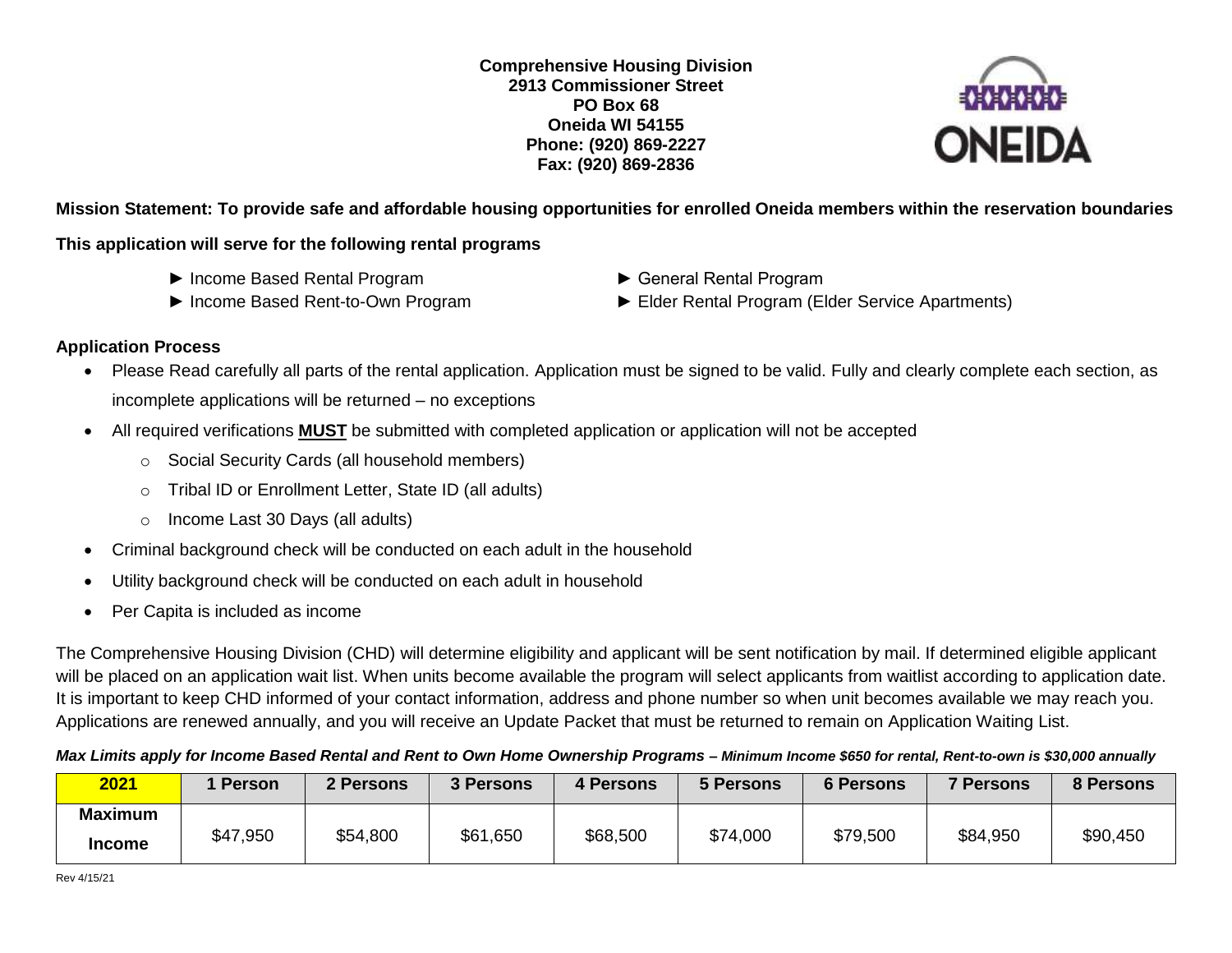# **Rental Program Overview**



Applications must be complete and have the required verifications to be submitted. Applicants can apply for more than one (1) program. All programs are managed by wait list with units being offered based on the date of application it was submitted. It is important to keep Comprehensive Housing Division (CHD) informed of your contact information address and phone number.

| <b>Income Based Rental Program</b><br>At least one enrolled Oneida within the household<br>Must meet minimum household income of \$650 per month<br>Cannot exceed maximum income limits - per household size<br>Cannot owe more than \$200 to a utility provider<br>Cannot have prior debt with CHD<br>Applicants seeking Elder specific units must be 62 or older<br>Must not have residential land lease<br><b>Criminal Convictions</b><br>Drug convictions within 3 years - ineligible<br>$\circ$<br>Felony convictions within 5 years - ineligible<br>$\circ$<br>Criminal acts of violence convictions within 2 years - ineligible<br>$\circ$<br>Must not be a life-time registered sex offender<br>$\circ$                                                                                                                                             | <b>General Rental Program</b><br>At least one head of household is required to be Oneida enrolled<br>Debt-to-Income Ratio cannot exceed 50%<br>Cannot owe more than \$200 to a utility provider<br>$\bullet$<br>Cannot have prior debt with CHD<br>$\bullet$<br>May not have credit report showing more than 5 accounts past due<br>and/or in collection, excluding medical bills<br>Must not have Residential Land Lease<br>$\bullet$<br><b>Criminal Convictions</b><br>Drug convictions within 2 years - ineligible<br>$\circ$<br>Felony convictions within 2 years - ineligible<br>$\circ$                                                                                                                                                                |
|-------------------------------------------------------------------------------------------------------------------------------------------------------------------------------------------------------------------------------------------------------------------------------------------------------------------------------------------------------------------------------------------------------------------------------------------------------------------------------------------------------------------------------------------------------------------------------------------------------------------------------------------------------------------------------------------------------------------------------------------------------------------------------------------------------------------------------------------------------------|--------------------------------------------------------------------------------------------------------------------------------------------------------------------------------------------------------------------------------------------------------------------------------------------------------------------------------------------------------------------------------------------------------------------------------------------------------------------------------------------------------------------------------------------------------------------------------------------------------------------------------------------------------------------------------------------------------------------------------------------------------------|
| <b>Income Based Rent-to-Own Program</b><br>At least one head of household required to sign the agreement is<br>required to be Oneida enrolled<br>At least one dependent minor that is a full-time dependent of the<br>head of household is required<br>Cannot exceed maximum income limits - per household size<br>Must meet minimum household income of \$30,000 per year<br>Cannot owe more than \$200 to a utility provider<br>Cannot have prior debt with CHD<br>Current homeowners are not eligible to participate in the rent-to-<br>own program<br><b>Criminal Convictions</b><br>Drug convictions within 3 years - ineligible<br>$\circ$<br>Felony convictions within 5 years - ineligible<br>$\circ$<br>Criminal acts of violence convictions within 2 years - ineligible<br>$\circ$<br>Must not be a life-time registered sex offender<br>$\circ$ | <b>Elder Rental Program - Elder Service Apartments</b><br>At least one head of household is required to be Oneida enrolled<br>$\bullet$<br>Applicant must be age 55 or older<br>$\bullet$<br>Must demonstrate ability to meet financial requirements of rental<br>$\bullet$<br>agreement<br>May not have any outstanding debt to utility provider<br>$\bullet$<br>Cannot have prior debt with CHD<br>$\bullet$<br>May not have credit report showing more than 5 accounts past due<br>and/or in collection, excluding medical bills<br>Must not have Residential Land Lease<br>$\bullet$<br><b>Criminal Convictions</b><br>$\bullet$<br>Drug convictions within 2 years - ineligible<br>$\circ$<br>Felony convictions within 2 years - ineligible<br>$\circ$ |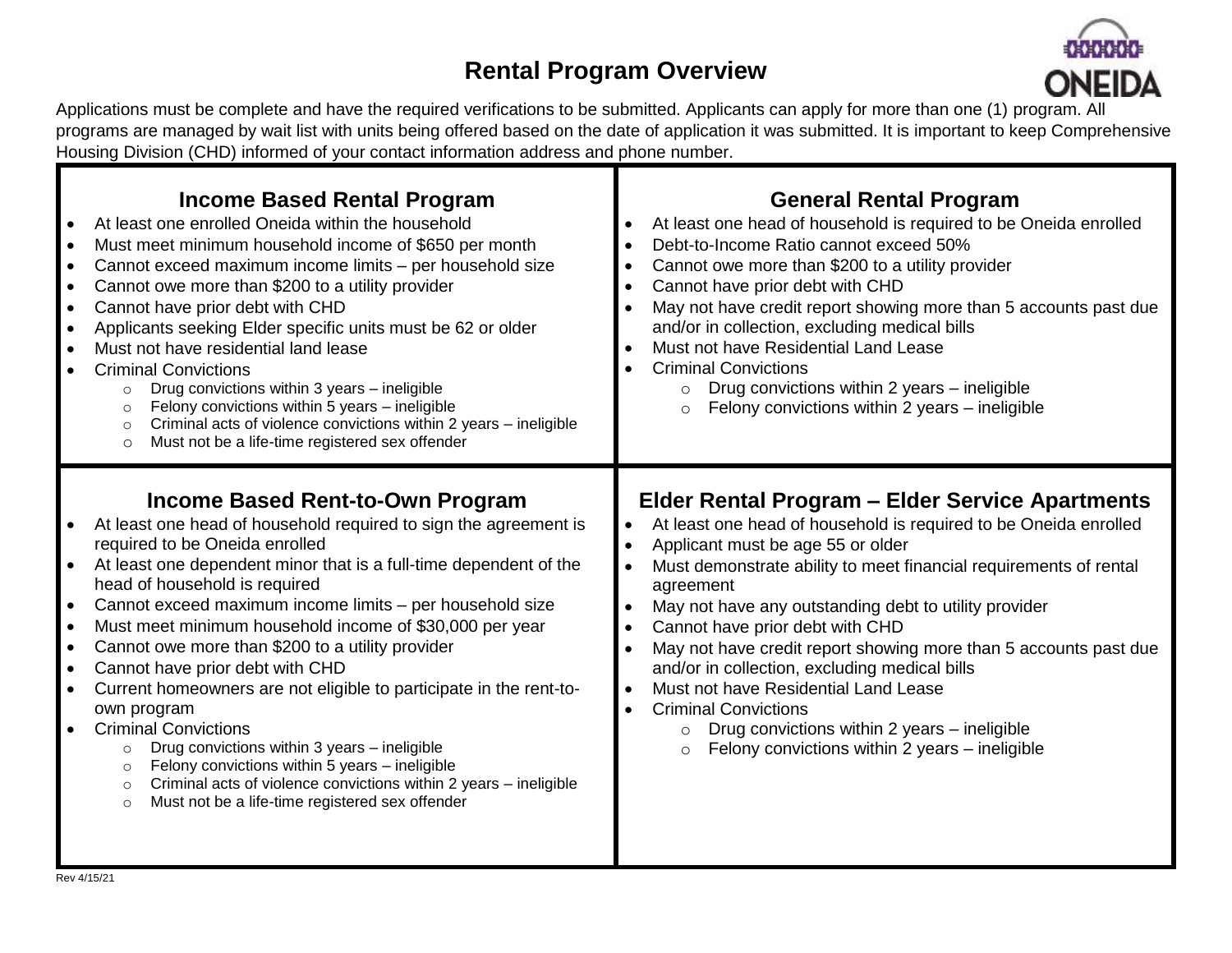## **ONEIDA NATION COMPREHENSIVE HOUSING DIVISION RENTAL APPLICATION**



**Please check program(s) applying for: □ Income Based Rental □ General Rental □ Rent-to-Own □ Elder Rental**

|                                 | <b>First Name</b><br>Last Name                                                                                                                              |                               |                                         | Maiden/Alias Name<br>Middle Name |                                                           | Date of Birth                          |                                    |  |
|---------------------------------|-------------------------------------------------------------------------------------------------------------------------------------------------------------|-------------------------------|-----------------------------------------|----------------------------------|-----------------------------------------------------------|----------------------------------------|------------------------------------|--|
| Applicant                       | <b>Physical Address</b>                                                                                                                                     | City<br><b>State</b>          | Zip Code                                |                                  | Mailing Address (if different)                            | <b>Email Address</b>                   |                                    |  |
|                                 |                                                                                                                                                             |                               |                                         |                                  | Marital Status: □Single                                   | $\Box$ Widowed                         | $\Box$ Divorced                    |  |
|                                 | <b>Phone Number</b>                                                                                                                                         | <b>Social Security Number</b> |                                         | Enrollment #                     |                                                           | □Married □Legally Separated            |                                    |  |
|                                 |                                                                                                                                                             |                               |                                         |                                  |                                                           |                                        |                                    |  |
|                                 | Last Name                                                                                                                                                   | <b>First Name</b>             |                                         | Middle Name                      | Maiden/Alias Name                                         |                                        | Date of Birth                      |  |
| (If applicable)<br>Co-Applicant | <b>Physical Address</b>                                                                                                                                     | City<br><b>State</b>          | Zip Code                                |                                  | Mailing Address (if different)<br>Marital Status: □Single | <b>Email Address</b><br>$\Box$ Widowed | $\Box$ Divorced                    |  |
|                                 | <b>Phone Number</b>                                                                                                                                         | <b>Social Security Number</b> |                                         | Enrollment #                     | $\Box$ Married                                            | □Legally Separated                     |                                    |  |
|                                 | List ALL household members that will live with you. Unborn children list expected due date and use an additional sheet to include all members if<br>needed. |                               |                                         |                                  |                                                           |                                        |                                    |  |
|                                 | <b>Name</b>                                                                                                                                                 | <b>DOB</b><br>or Due Date     | <b>Social Security</b><br><b>Number</b> | <b>Relationship</b>              | Tribe &<br><b>Enrollment Number</b>                       | <b>Male/Female</b>                     | <b>Current</b><br><b>Placement</b> |  |
|                                 |                                                                                                                                                             |                               |                                         |                                  |                                                           |                                        |                                    |  |
|                                 |                                                                                                                                                             |                               |                                         |                                  |                                                           |                                        |                                    |  |
|                                 |                                                                                                                                                             |                               |                                         |                                  |                                                           |                                        |                                    |  |
| Information<br>Household        |                                                                                                                                                             |                               |                                         |                                  |                                                           |                                        |                                    |  |
|                                 |                                                                                                                                                             |                               |                                         |                                  |                                                           |                                        |                                    |  |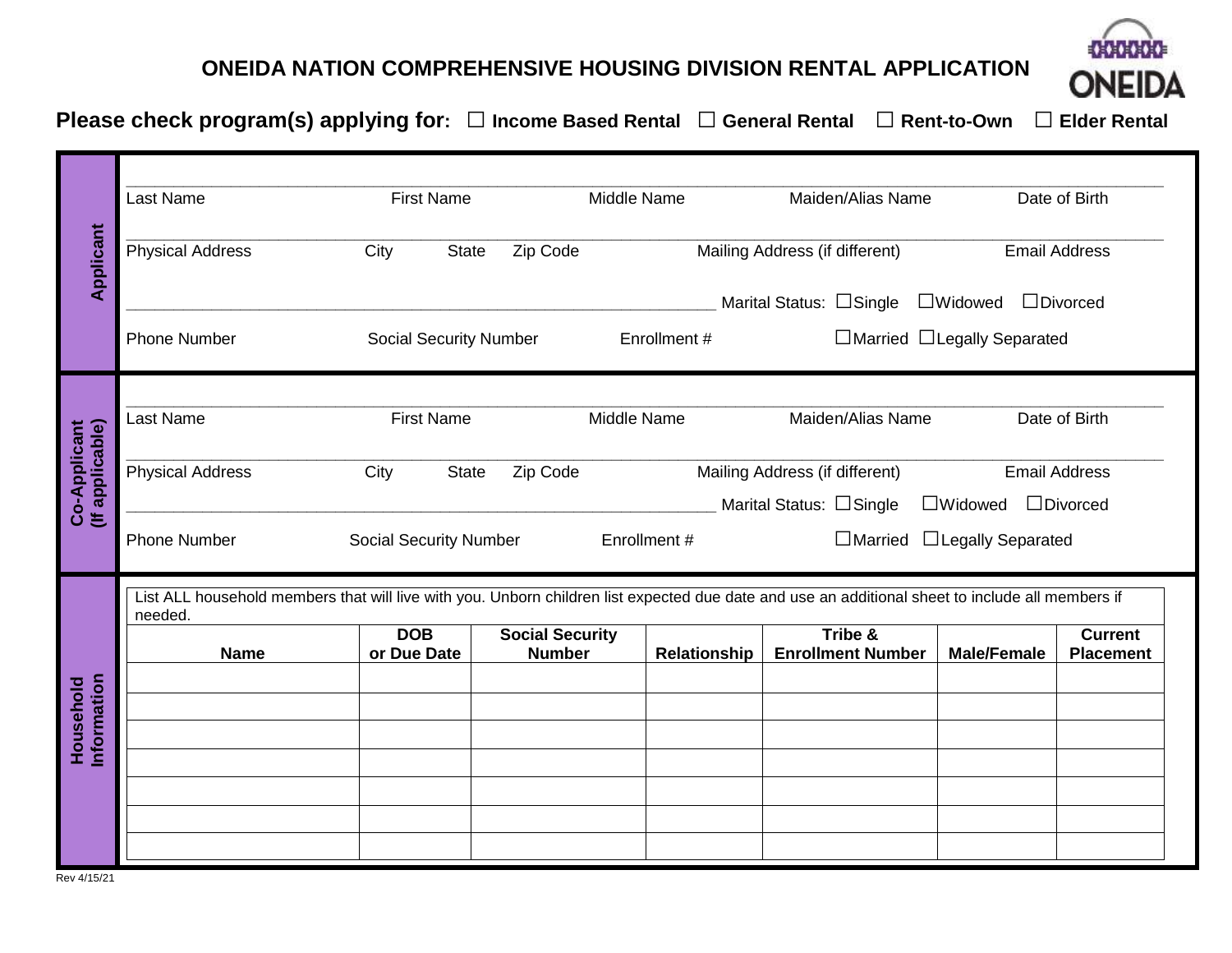

## **ONEIDA NATION COMPREHENSIVE HOUSING DIVISION RENTAL APPLICATION**

|                        | Must report ALL household income and provide verification                                                                 |            |           |                       |                                       |                       |                                       |              |
|------------------------|---------------------------------------------------------------------------------------------------------------------------|------------|-----------|-----------------------|---------------------------------------|-----------------------|---------------------------------------|--------------|
|                        | <b>Type of Income</b>                                                                                                     | <b>Yes</b> | <b>No</b> | <b>Recipient Name</b> | <b>Gross Monthly</b><br><b>Amount</b> | <b>Recipient Name</b> | <b>Gross Monthly</b><br><b>Amount</b> |              |
|                        | Employment                                                                                                                |            |           |                       |                                       |                       |                                       |              |
|                        | <b>VA/Military Benefits</b>                                                                                               |            |           |                       |                                       |                       |                                       |              |
|                        | Unemployment Insurance Compensation                                                                                       |            |           |                       |                                       |                       |                                       |              |
|                        | SSB: Retirement, Survivors, Disability, SSI                                                                               |            |           |                       |                                       |                       |                                       |              |
|                        | Retirement Pension: Federal, State, Tribal, RR                                                                            |            |           |                       |                                       |                       |                                       |              |
| Information<br>Income  | Caretaker Supplement                                                                                                      |            |           |                       |                                       |                       |                                       |              |
|                        | <b>Child Support Payments</b>                                                                                             |            |           |                       |                                       |                       |                                       |              |
|                        | Kinship                                                                                                                   |            |           |                       |                                       |                       |                                       |              |
|                        | <b>Worker's Compensation</b>                                                                                              |            |           |                       |                                       |                       |                                       |              |
|                        | Short/Long Term Disability                                                                                                |            |           |                       |                                       |                       |                                       |              |
|                        | TANF/W2                                                                                                                   |            |           |                       |                                       |                       |                                       |              |
|                        | <b>Tribal Per Capita</b>                                                                                                  |            |           |                       |                                       |                       |                                       |              |
|                        | Insurance/Settlement/Lottery                                                                                              |            |           |                       |                                       |                       |                                       |              |
|                        | Self-Employment (working for cash)                                                                                        |            |           |                       |                                       |                       |                                       |              |
|                        | Has anyone listed in the application rent/own home with Comprehensive Housing Division:                                   |            |           |                       |                                       |                       | $\Box$ Yes                            | $\square$ No |
|                        | Does anyone listed in the application have unpaid balances owed to Comprehensive Housing Division:                        |            |           |                       |                                       |                       |                                       |              |
|                        | Does anyone listed in the application have a Felony, Drug, or Act of Violence Conviction:                                 |            |           |                       |                                       |                       |                                       |              |
|                        | Is any household member listed in the application subject to lifetime sex offender registration:                          |            |           |                       |                                       |                       |                                       | $\square$ No |
| Information<br>General | Will anyone under age 18 listed within Household Information section live in the unit less than 50% of the next 12 months |            |           |                       |                                       |                       |                                       | $\square$ No |
|                        |                                                                                                                           |            |           |                       |                                       |                       |                                       |              |
|                        |                                                                                                                           |            |           |                       |                                       |                       |                                       |              |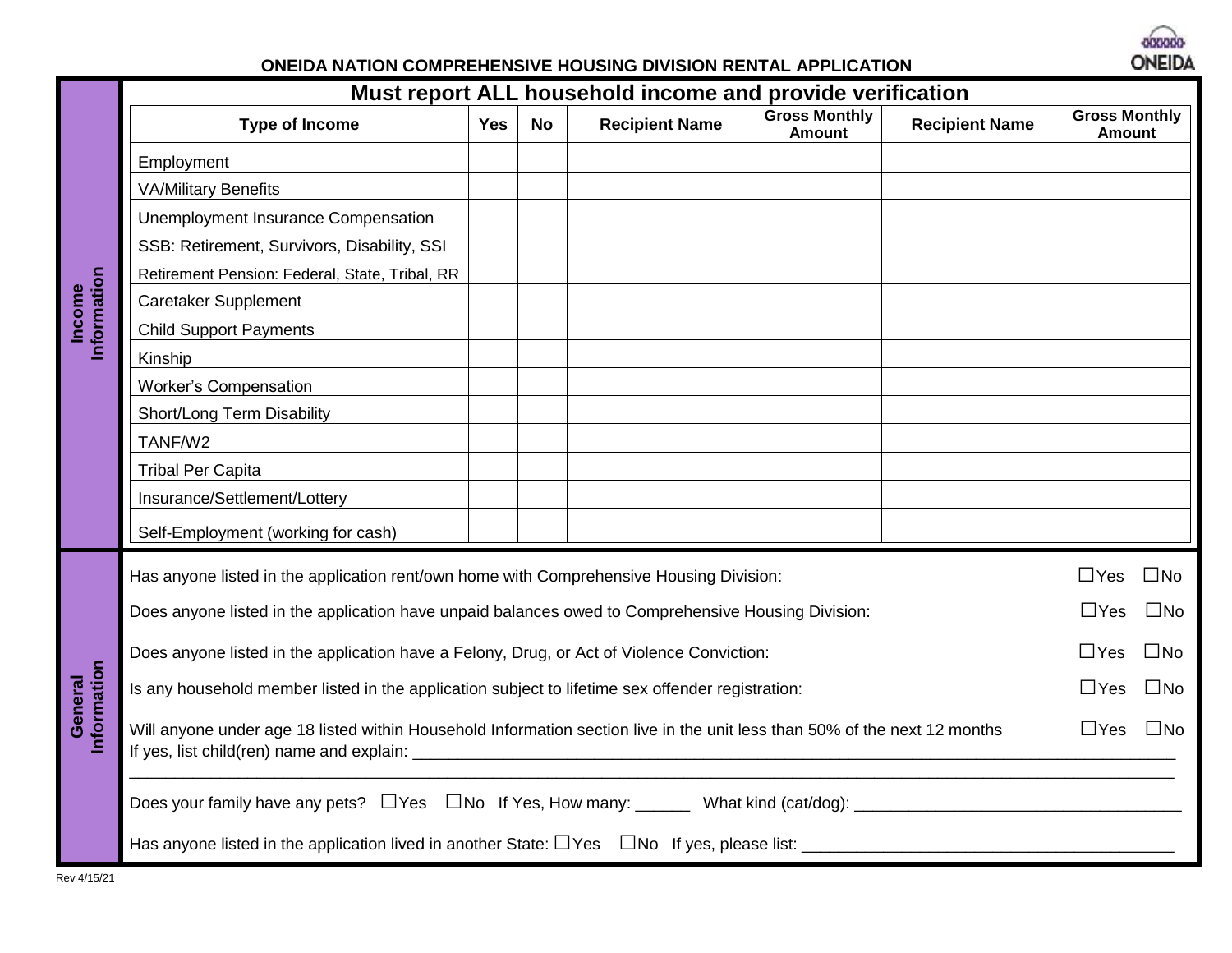## **ONEIDA NATION COMPREHENSIVE HOUSING DIVISION RENTAL APPLICATION**



| ဥ္      |                                                                                                           |      | Does anyone household member have a permanent disability that requires use a wheelchair/scooter:                                                                                                                                                                                                                                                                                                                                                                                     | l INo<br>$\sqcup$ Yes |
|---------|-----------------------------------------------------------------------------------------------------------|------|--------------------------------------------------------------------------------------------------------------------------------------------------------------------------------------------------------------------------------------------------------------------------------------------------------------------------------------------------------------------------------------------------------------------------------------------------------------------------------------|-----------------------|
| ក្ដ     | Is anyone household member physically unable to occupy a rental unit that has stairs:                     |      |                                                                                                                                                                                                                                                                                                                                                                                                                                                                                      | $\Box$ Yes<br>l INo   |
|         | Does any household member require any type of accommodations to occupy a rental unit:<br>If yes, explain: |      |                                                                                                                                                                                                                                                                                                                                                                                                                                                                                      | $\sqcup$ Yes<br>l INo |
|         |                                                                                                           |      |                                                                                                                                                                                                                                                                                                                                                                                                                                                                                      |                       |
| ficatio | rental agreement and eviction, criminal prosecution, civil liability or any combination thereof.          |      | I/We certify all of the answers given on this Oneida Nation housing program application are true and complete to the best of my knowledge and belief and<br>are made in good faith. This certification is made with knowledge that the information will be used to determine eligibility to receive financial and/or<br>housing assistance and that false or misleading statements may constitute a violation of federal or tribal law which may subject me/us to termination of the |                       |
| ω       | Applicant's Signature                                                                                     | Date | Co-Applicant's Signature                                                                                                                                                                                                                                                                                                                                                                                                                                                             | Date                  |

# **OFFICE USE ONLY**

|             | Criminal Background Completed: $\Box$ Yes $\Box$ No                      | Child Support Completed: $\square$ Yes $\square$ No |                                                             |                         |
|-------------|--------------------------------------------------------------------------|-----------------------------------------------------|-------------------------------------------------------------|-------------------------|
|             | CHD Balances Completed: $\Box$ Yes $\Box$ No                             |                                                     | Sex Offender Registry Completed: $\Box$ Yes $\Box$ No       |                         |
|             | Utilities Completed: GB Water $\Box$ Faxed $\Box$ Thes $\Box$ Yes $\Box$ |                                                     | Oneida Utility $\Box$ Faxed                                 | $\square$ Yes _________ |
| <b>Only</b> |                                                                          |                                                     | WPS $\Box$ Faxed $\Box$ $\Box$ Yes WE Energies $\Box$ Faxed | $\Box$ Yes              |
| Use         |                                                                          |                                                     |                                                             |                         |
| Office      |                                                                          |                                                     |                                                             |                         |
|             |                                                                          |                                                     |                                                             |                         |
|             |                                                                          |                                                     |                                                             |                         |
|             |                                                                          |                                                     |                                                             |                         |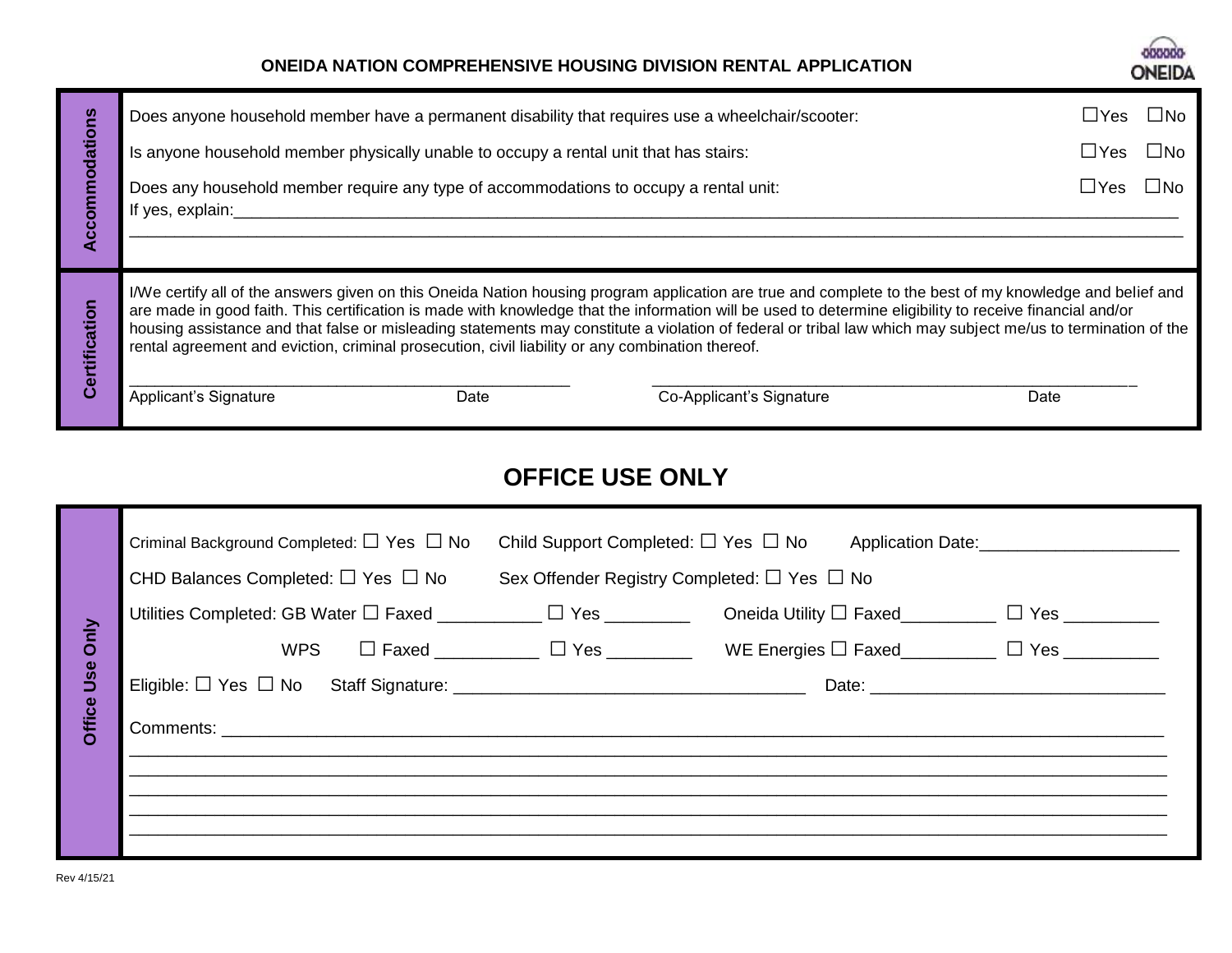

| <b>Please Provide Copies of the Following Required Verifications</b>                                                                                                                        |                  |               |
|---------------------------------------------------------------------------------------------------------------------------------------------------------------------------------------------|------------------|---------------|
|                                                                                                                                                                                             | <b>Applicant</b> | <b>Office</b> |
| Oneida Nation Tribal Enrollment (Tribal ID card or Enrollment Letter)<br>$\bullet$                                                                                                          |                  |               |
| State Picture ID's (All Adults)<br>$\bullet$                                                                                                                                                |                  |               |
| Social Security Cards for all household members<br>$\bullet$<br>• Hospital Footprints for Newborn Babies                                                                                    |                  |               |
| Most Recent Utility Bills (Water, Heat, Electric, Gas, Etc.) Must be under \$200<br>$\bullet$<br>• Propane, fuel oil, or out of state vendors must provide most current billing statement   |                  |               |
| Non-Custodial Parents/Legal Guardians provide court order of placement or statement from<br>$\bullet$<br><b>Child Protective Services or Social Worker</b>                                  |                  |               |
| <b>INCOME VERIFICATION</b>                                                                                                                                                                  |                  |               |
|                                                                                                                                                                                             | <b>Applicant</b> | <b>Office</b> |
| Employment – Weekly =4 paystubs Bi-Weekly/Semi-Monthly =2 paystubs Monthly =1 paystub<br>$\bullet$                                                                                          |                  |               |
| Unearned Income - Provide Award Letter or Bank Statement<br>$\bullet$<br>(TANF/W2, Unemployment, Child Support, SSI, SSDI, VA, Pension, Short/Long Term<br>Disability, Kinship, Per Capita) |                  |               |
| Self-Employment – Must be provide must current tax return to include all schedules/K1<br>$\bullet$                                                                                          |                  |               |
| Other Verifiable Income                                                                                                                                                                     |                  |               |
| <b>OTHER INFORMATION</b>                                                                                                                                                                    |                  |               |
|                                                                                                                                                                                             | <b>Applicant</b> | <b>Office</b> |
| Release of Information Form (included with application must be signed)<br>$\bullet$                                                                                                         |                  |               |
| Statement from physician if accommodations are needed (no stairs, wheelchair, etc.)                                                                                                         |                  |               |